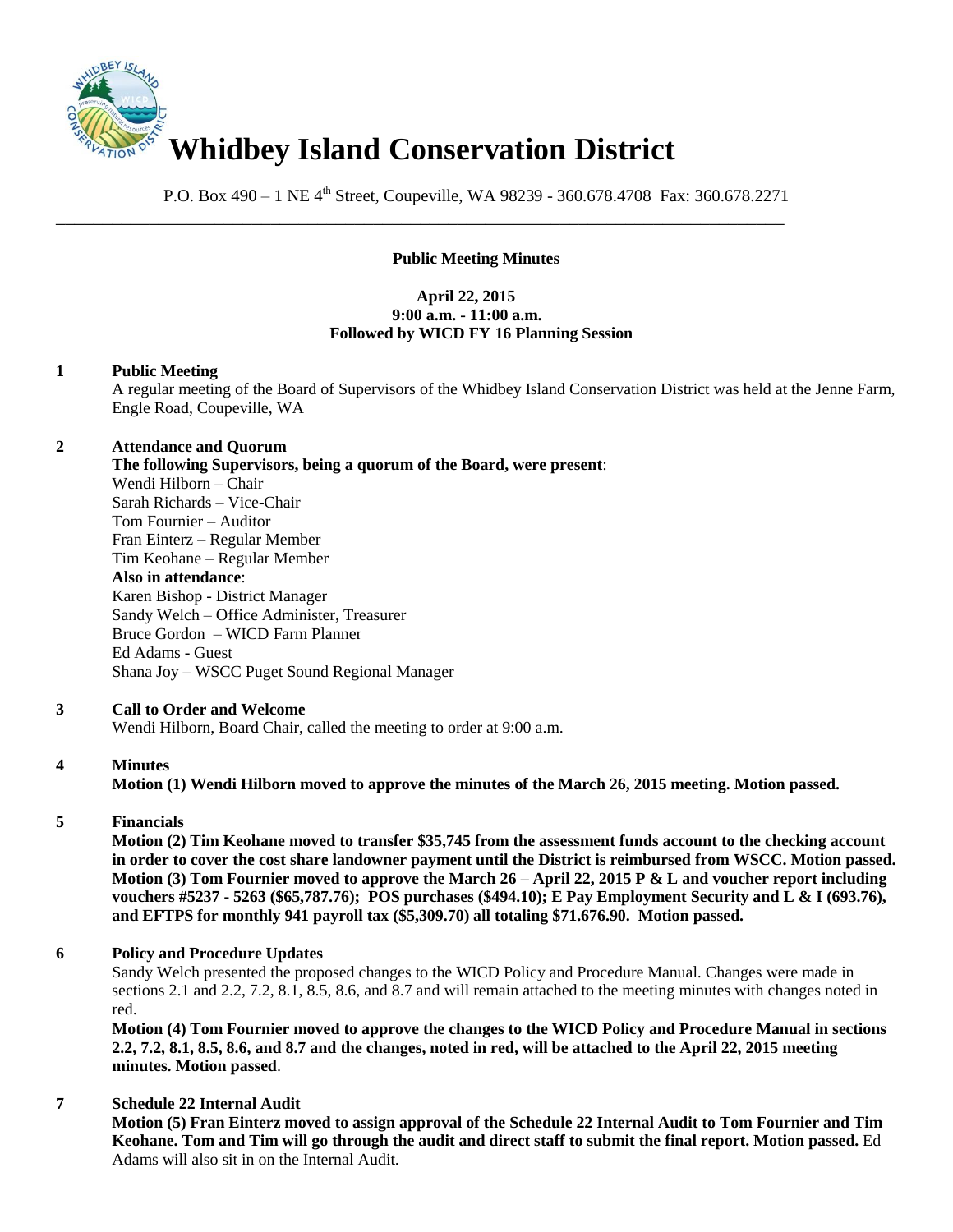### **8 Fiscal Year-End Projects**

Karen Bishop said that WICD was successful in obtaining additional year-end funding from WSCC for projects and supplies that can be completed and purchased by June 30. The proposal submitted is attached to the minutes and includes \$18,397 for staffing and overhead, as well as \$3,190 for equipment. Karen proposed hiring a temporary parttime employee until June 30 in order to complete the archiving work for landowner plans and historical maps.

**Motion (6) Tom Fournier moved to authorize the District Manager to hire a temporary part-time employee as outlined in the WICD Policy and Procedure Manual to work 24 – 28 hours per week, May 1 – June 30, 2015 in order to complete year-end projects. Motion passed.** 

**Motion (7) Sarah Richards moved to authorize the District to purchase the equipment supplies not to exceed \$3,190 which is funded through the year-end funding from WSCC. Motion passed.** 

#### **9 Cost Share Landowner Payment**

Bruce Gordon presented the final cost share project information for the Penn Cove Farm/ Island Potato waste storage lagoon project to the board. NRCS completed the final project inspection and WICD staff completed the project closeout information in the CPDS system.

**Motion (8) Tim Keohane moved to approve payment of \$35,745 to Penn Cove Farm / Island Potato for the waste storage lagoon project. Motion passed.** 

#### **10 Farm Plan Presentation**

Bruce Gordon presented farm plan 4\_15-1. **Motion (9) Sarah Richards moved to approve Farm Plan 4\_15-1. Motion passed.** 

#### **11 District Manager Report – Karen Bishop**

Karen discussed the format of the Open House and Awards event set for May 5, 4:00 – 5:30 at the Coupeville Library. The board decided that WADE attendees will include Karen from staff, and Sarah Richards and Ed Adams as Supervisors. Karen said that the Ebey's Watershed Stormwater Remediation Project has been closed out with the Dept. of Ecology. The final report is available for review. Karen said that she recently submitted the NEP Agricultural Drainage Guide proposal to DOE for NEP funding. The request was for \$120,003. Karen said that she was preparing for the Farm Forum which will be held on May 11. David Bauermeister and the NABC Poultry Processing truck will be at the event as well as a representative from USDA Rural Development.

#### **12 WICD Farmer and Equestrian Owner Survey Results**

Supervisors reviewed the summaries of the farm surveys recently conducted by WICD with intern Frannie Einterz leading this project. The survey results will be used to guide the FY16 work plan and will be shared with partners. Supervisors suggested getting the WICD name on the survey results.

#### **13 WSCC Regional Manager Report**

Shana Joy said that the WSCC Grants Procedure Manual is out for review and encourages districts to provide comments by May 1. The new cultural resources policy was approved by WSCC at their March meeting and will go into effect on July 1 for cost share projects funded through the capital budget and projects funded with WSCC operating money. New appointed Supervisors will be approved at the WSCC meeting on April 21<sup>st</sup>.

#### **12 Upcoming Dates, Review of Motions, Adjourn**

**Dates:** 

**May 5, 4:00 – 5:30 p.m. – WICD Open House and Awards event, Coupeville Library. May 11, 6:00 – 8:00 p.m. – Whidbey Farm Forum, Nordic Hall, Coupeville May 28, 9:00 – 11:00 a.m. - WICD Board Meeting, WICD office. June 25, 9:00 – 11:00 WICD Board Meeting, WICD office**

**Motions:**

**Motion (1) Wendi Hilborn moved to approve the minutes of the March 26, 2015 meeting. Motion passed. Motion (2) Tim Keohane moved to transfer \$35,745 from the assessment funds account to the checking account in order to cover the cost share landowner payment until the District is reimbursed from WSCC. Motion passed. Motion (3) Tom Fournier moved to approve the March 26 – April 22, 2015 P & L and voucher report including vouchers #5237 - 5263 (\$65,787.76); POS purchases (\$494.10); E Pay Employment Security and L & I (693.76), and EFTPS for monthly 941 payroll tax (\$5,309.70) all totaling \$71.676.90. Motion passed.**